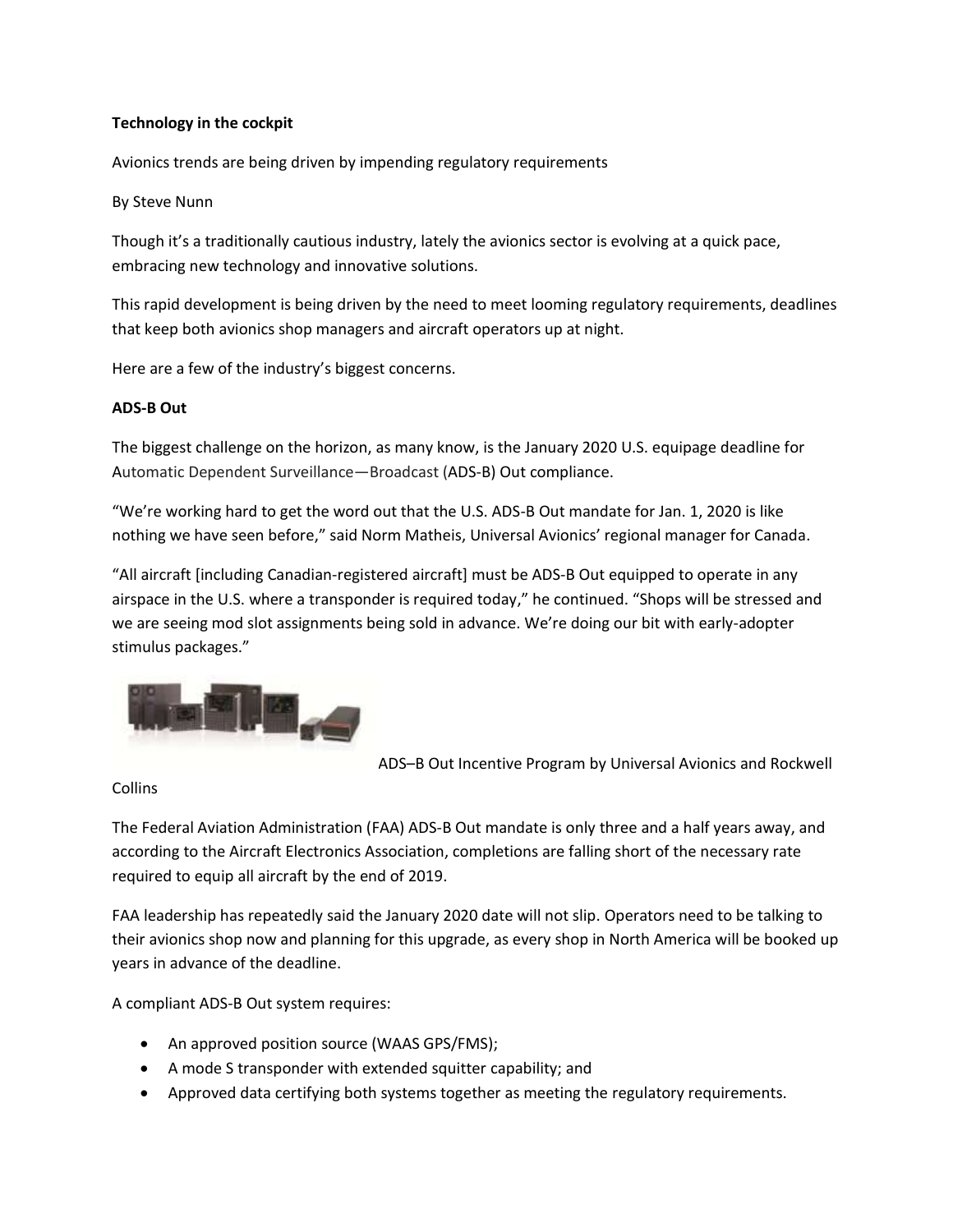# **TCAS II version 7.1**

Although the European Traffic Alert and Collision Avoidance System (TCAS) II version 7.1 mandate for airborne collision avoidance systems went into effect Dec. 1, 2015, many aircraft have yet to equip. Thankfully, if an operator is equipped according to TCAS II version 7.0, it's a fairly straightforward upgrade.

# **Controller Pilot Data Link Communication**

The Controller Pilot Data Link Communication (CPDLC) system utilizes a very high frequency (VHF) (or SatCom**)** data link communication system to facilitate clearances and altitude changes, among other applications. CPDLC has been widely implemented across the country by Nav Canada, although there is no requirement for operators to install equipment. In Europe, it was initially expected to be mandatory by 2015 for aircraft operating above 28,500 feet, but that date has now been pushed out to February 2020.

## **FANS 1/A**



Future Air Navigation System (FANS) 1/A is designed for remote areas not covered by radar. It is a form of a CPDLC system that uses the Aircraft Communications Addressing and Reporting System (ACARS) network for air traffic controller to pilot text messaging, position reporting (ADS-C) and voice communication. Primarily, it has been designated for use over the North Atlantic Tracks (NAT) oceanic airspace although the FAA has started implementing it for departure clearances.

It is being mandated over time in different phases for trans-Atlantic flying to help controllers manage the increase in traffic in the NAT system. Aircraft that normally would fly a random route across the Atlantic between 35,000 and 39,000 feet might not be allowed to transition through the NAT system. By January 2020 all aircraft above 29,000 feet need to be FANS 1/A equipped to fly in the International Civil Aviation Organization (ICAO) NAT region

To become technically compliant, aircraft generally require a wide area augmentation system (WAAS) satellite-based augmentation system—flight management system (SBAS—FMS), a communication management unit with VHF data link, a compliant satellite communication system, cockpit annunciators and an upgraded cockpit voice recorder (CVR). An operational approval may also be required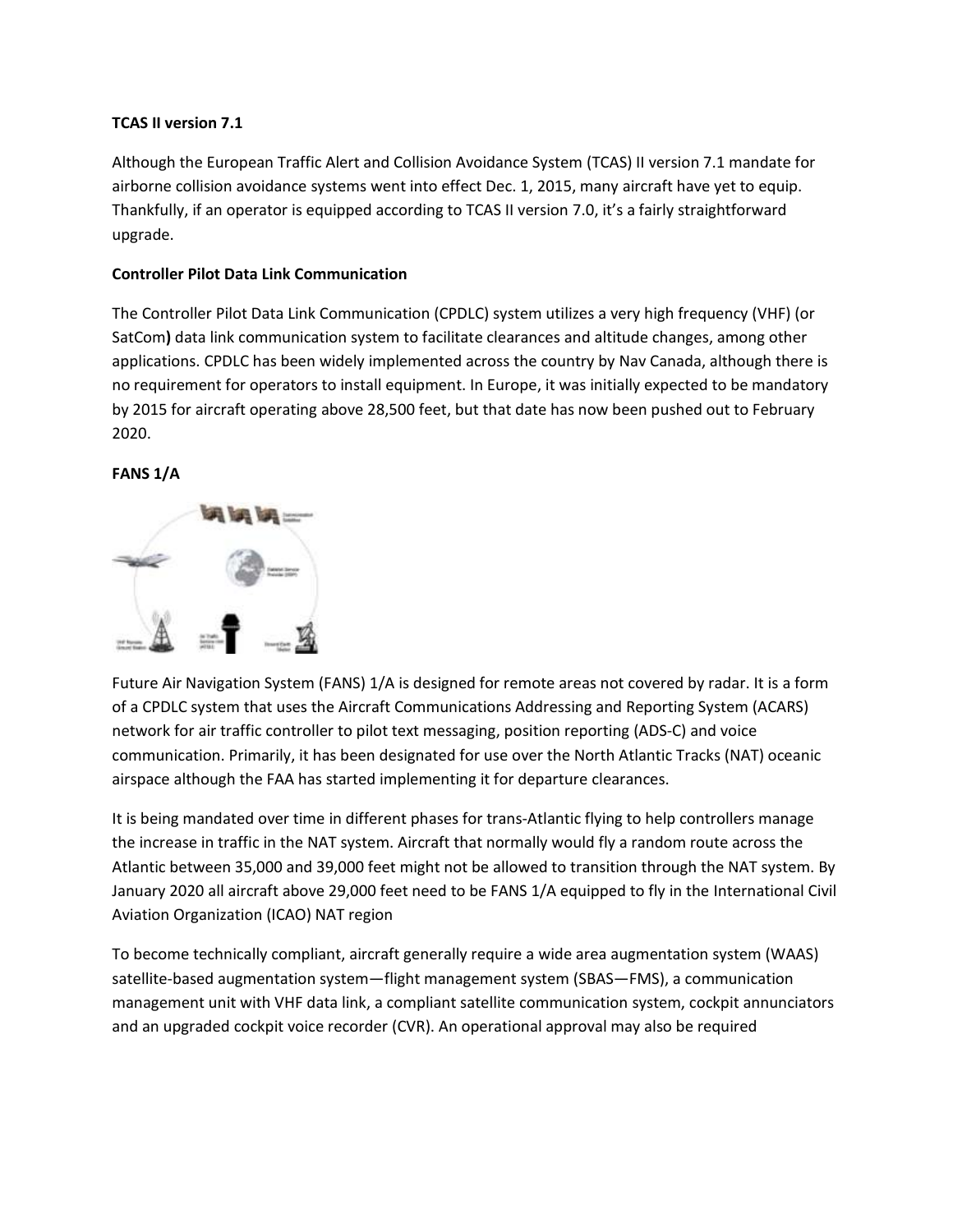### **Broadband cabin connectivity**



Gogo ATG coverage map

Although not a mandate, the industry is seeing significant interest in broadband cabin connectivity.

"In-cabin communications for light airplanes aren't what they used to be, and that's a good thing," said John Wade, executive vice president and general manager with Gogo Business Aviation. "There are now systems available, including Gogo's own ATG 1000 and ATG 2000 systems, with corresponding predictable hourly rate service plans that make connectivity an affordable reality for turboprops and light jets."



Low bandwidth, high cost satellite solutions for larger airplanes have been around for some time but GoGo's dominance in the market with its air to ground (ATG) technology in North America has been significant for aircraft of all sizes. This technology provides moderate bandwidth at low costs, allows for cell phone text and talk, web access, and cabin entertainment options.

For operators flying around the world, a combined system of satellite and ATG can be implemented. When in the United States and lower Canada, they get the benefit of lower-cost ATG operations and a seamless transfer to satellite when heading north or abroad.